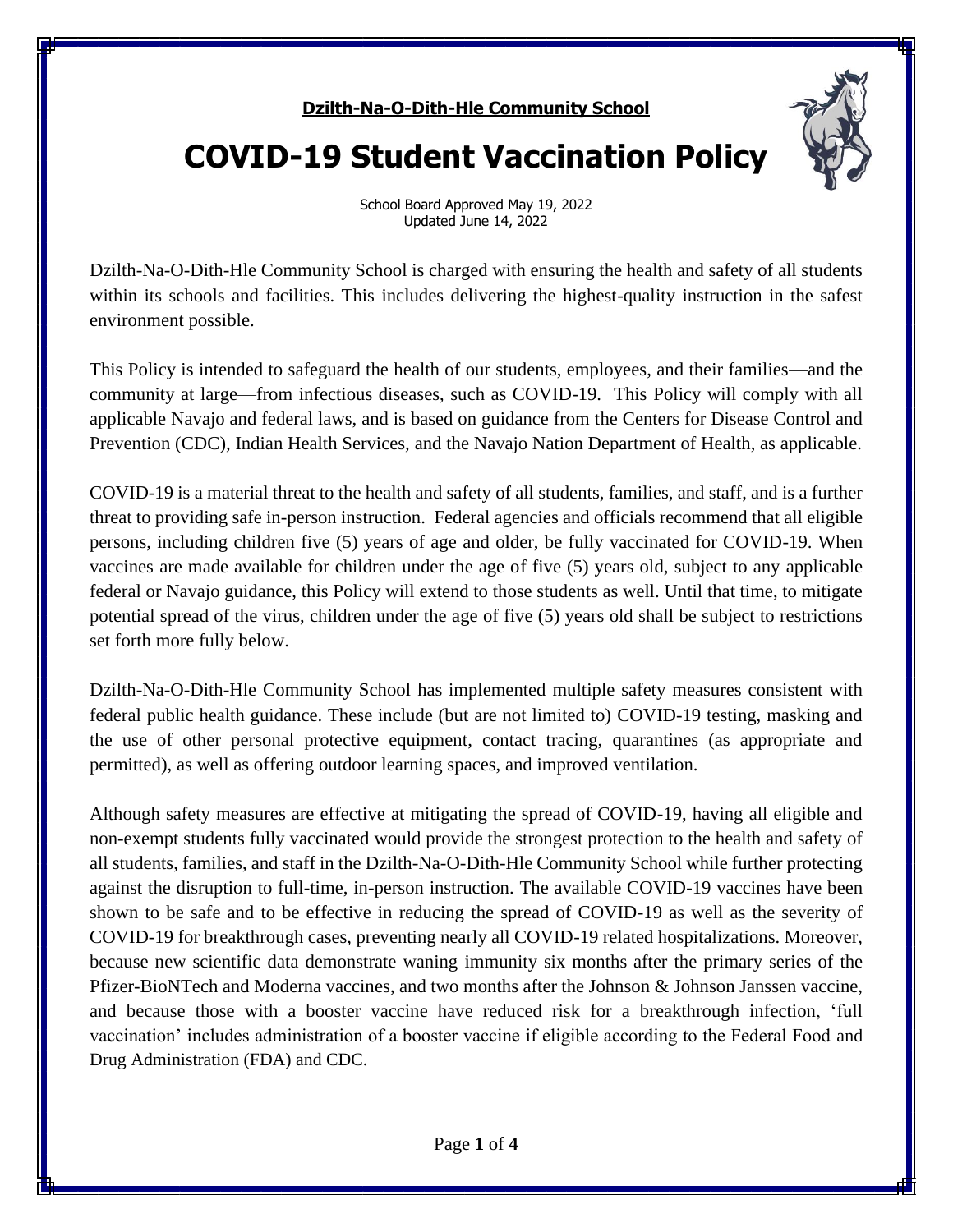**Therefore, non-exempt, unvaccinated students, as defined below, shall not be eligible for enrollment at Dzilth-Na-O-Dith-Hle Community School for the 2022-2023 school year. Once enrolled, students must continue to receive booster vaccinations as they become eligible according to the FDA and CDC.**

## A. MANDATORY VACCINATIONS

All Dzilth-Na-O-Dith-Hle Community School students ages five (5) and over are required to be **fully vaccinated** against COVID-19 prior to student enrollment, unless otherwise exempted as described herein or the vaccine is unavailable.

- 1. A student is "fully vaccinated" for purposes of this Policy as of either two (2) weeks after their second dose in a two-dose series (e.g., Pfizer or Moderna if approved for children 5 years and older), or two (2) weeks after a single-dose vaccine (e.g., Johnson & Johnson if approved for children 5 years and older). However, if the student has received the doses as described above and is eligible for a booster dose as set forth by FDA and CDC guidance, the student is "fully vaccinated" **only after administration of their booster dose of the vaccine.** As of the date of adoption of this Policy, Children ages five (5) years and older are able to get an age-appropriate dose of Pfizer-BioNTech COVID-19 Vaccine.
- 2. A student is "unvaccinated" for purposes of this Policy if:
	- a. the requirement under this Policy to be fully vaccinated against COVID-19 applies to the student and
	- b. the student is not fully vaccinated or has not provided a valid proof or record of vaccination as described below.
- 3. The Principal or designee shall determine and record the COVID-19 vaccination status of all students ages five (5) and over through the immunization records provided in advance of student enrollment. Such records and information shall be maintained securely and confidentially in accordance with all laws governing the privacy of student health information and other student records, consistent with other vaccination records.
- 4. After students are enrolled, they must continue to receive booster doses as they become eligible according to the FDA and CDC.
- 5. Dzilth-Na-O-Dith-Hle Community School may provide a list of locations to assist students and parents in receiving the vaccine on their own. COVID-19 vaccinations are free of charge and may be obtained at an appropriate tribal health authority where available.
- 6. To enroll their student at Dzilth-Na-O-Dith-Hle Community School, a parent or guardian will be required to provide either proof of vaccination through the student's immunization records, or be granted an approved exception or accommodation as described below.
- 7. To the extent that the Navajo Nation Department of Health, the Navajo Nation President, or the Council enacts, decrees, or otherwise implements and enforces a Navajo Nation-wide order regarding student vaccinations for COVID-19, this Policy will continue to be effective to the extent it is consistent with such order.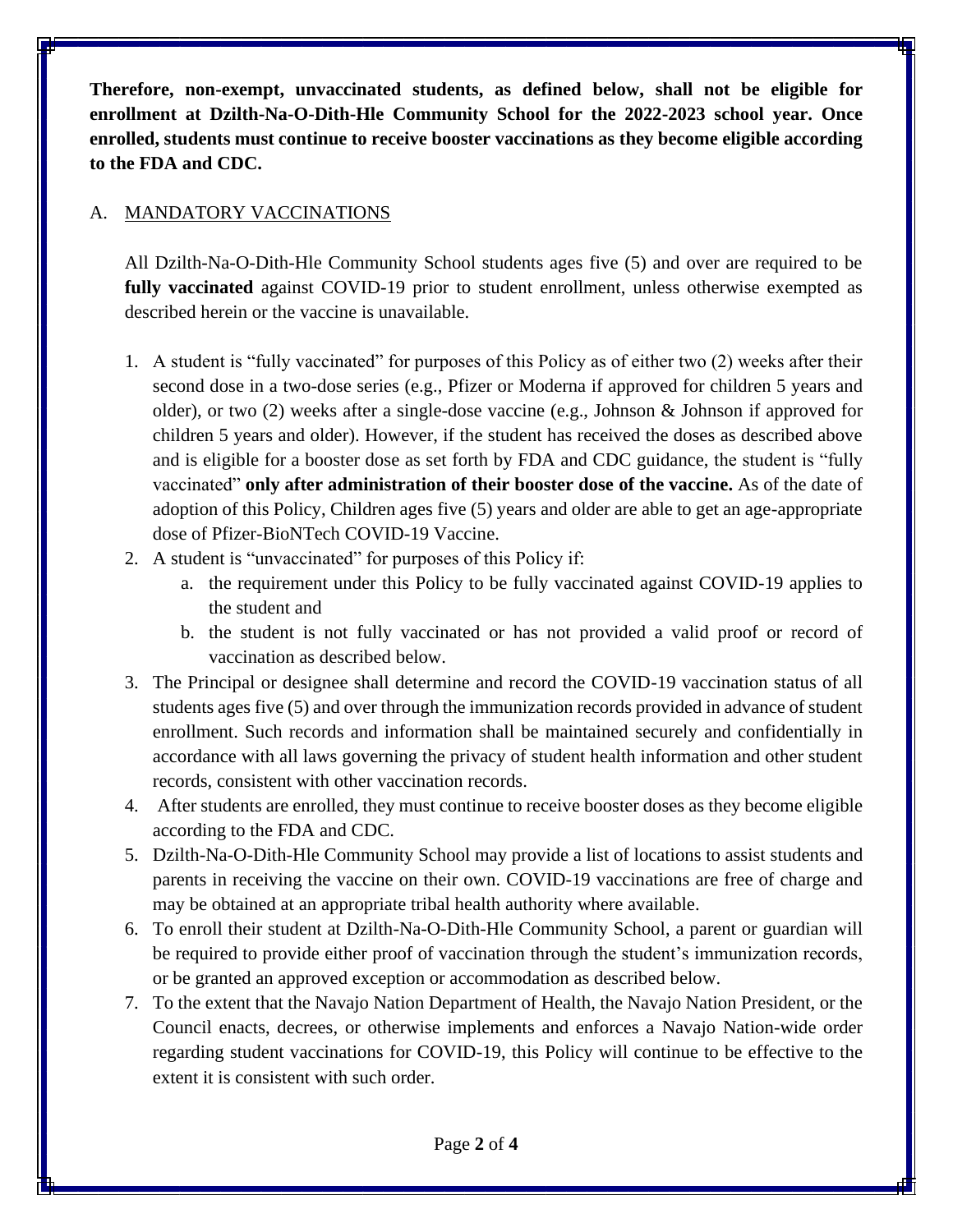### B. EXCEPTIONS AND ACCOMMODATIONS TO MANDATORY VACCINATIONS

- 1. This policy shall apply to all students, except where:
	- a. The student has received the final dose of the COVID-19 vaccine within the thirteen (13) days prior to enrollment.
	- b. The student received their first dose of the COVID-19 vaccine (for those two-dose vaccines) within the thirty (30) days prior to enrollment.
	- c. The student is under five (5) years of age.<sup>1</sup> Students who reach the age of five (5) during the school year must receive their first dose of the COVID-19 vaccine thirty (30) days after their fifth birthday, and their second dose (if in a two-dose series) no later than three (3) weeks after their fifth birthday. Additional precautions taken by Dzilth-Na-O-Dith-Hle Community School for students under five (5) years of age are set forth in greater detail under Section C, below.
	- d. Students are unable to get vaccinated due to an Americans with Disabilities Act (ADA) covered disability or a Title VII-covered sincerely held religious belief, practice, or observance.
		- i. To be eligible for an exemption due a qualifying medical condition, the parent or guardian must provide the School with a statement from a licensed physician, nurse practitioner, or other licensed medical professional stating that the student qualifies for the exemption and indicating the probable duration of the student's inability to receive the vaccine;
		- ii. To be eligible for an exemption due to a disability, the parent or guardian must provide the School documentation from a licensed physician, nurse practitioner, or other medical professional stating that the student has a disability that necessitates an accommodation and the probable duration of the need for the accommodation; or
		- iii. To be eligible for an exemption due to a sincerely held religious belief, the parent or guardian must provide the School with a statement regarding the manner in which the administration of a COVID-19 vaccine conflicts with the religious observance, practice, or belief of the student.
		- iv. These exempt students may be entitled to a reasonable accommodation that does not pose an undue hardship on Dzilth-Na-O-Dith-Hle Community School. School officials will consider accommodation requests on an individualized basis and may rely on recommendations from the CDC when deciding whether effective accommodations are available that would not pose an undue hardship on School operations. For example, the School may grant a reasonable accommodation by requiring an unvaccinated student to: (1) follow applicable CDC safety measures; (2) undergo regular COVID-19 testing; and (3) provide proof of negative COVID-19 status prior to reporting for in-person activities at the School or off-campus.
- 2. In designing a reasonable accommodation, the Dzilth-Na-O-Dith-Hle Community School will take into consideration the student vaccination prevalence, the amount of contact with others, and other applicable CDC or NNDOH guidance, as appropriate.

<sup>&</sup>lt;sup>1</sup> Once vaccines are made available for children under the age of five  $(5)$  years old, this Policy will apply to enrollment for those students as well.